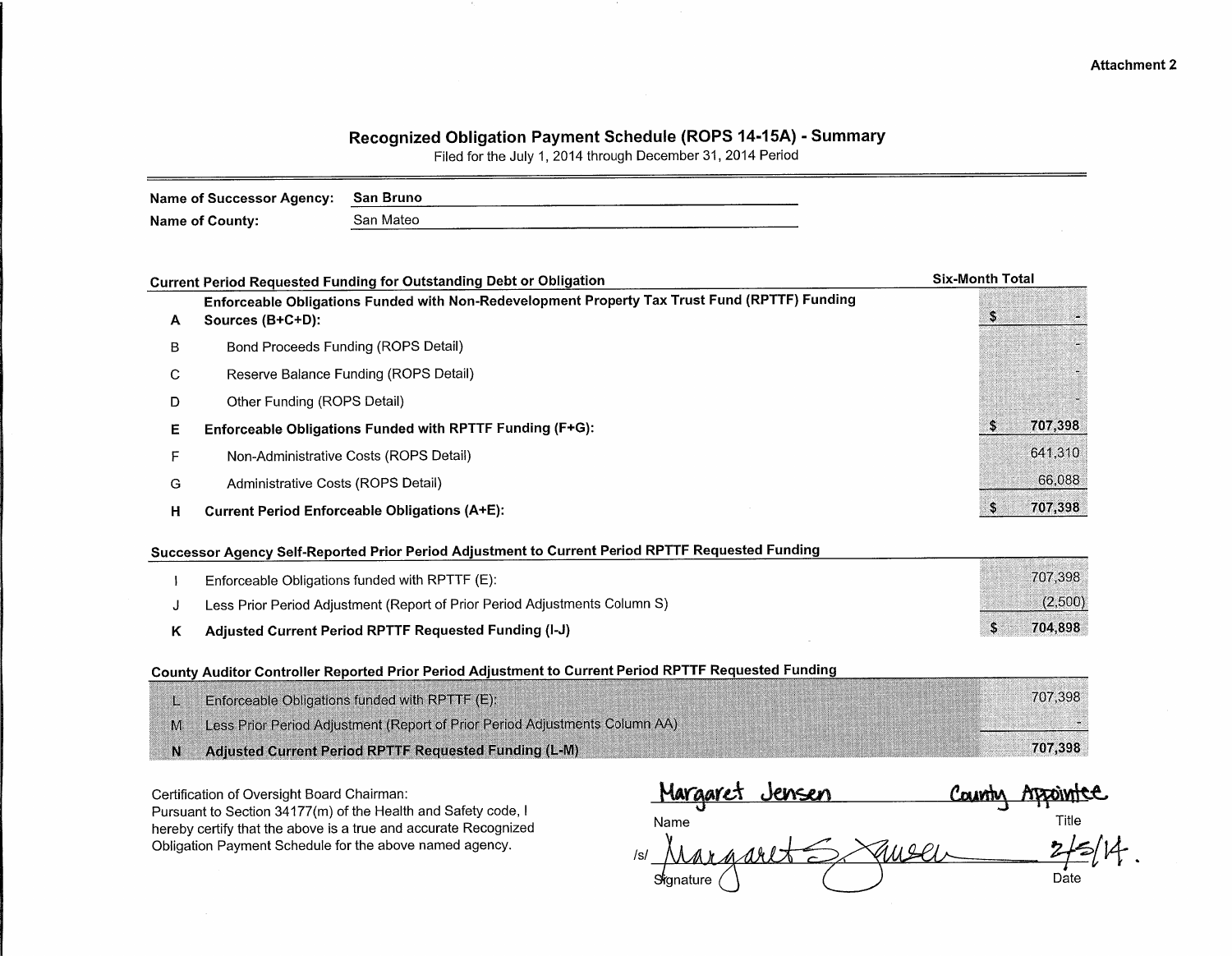|        |                                                                                                                                                                                            |                                              |                                             |                                        |                                     | Recognized Obligation Payment Schedule (ROPS) 14-15A - ROPS Detail<br>July 1, 2014 through December 31, 2014<br>(Report Amounts in Whole Dollars)                                                                               |                                            |                                                              |         |                      |                                                          |                |                      |                 |                               |         |
|--------|--------------------------------------------------------------------------------------------------------------------------------------------------------------------------------------------|----------------------------------------------|---------------------------------------------|----------------------------------------|-------------------------------------|---------------------------------------------------------------------------------------------------------------------------------------------------------------------------------------------------------------------------------|--------------------------------------------|--------------------------------------------------------------|---------|----------------------|----------------------------------------------------------|----------------|----------------------|-----------------|-------------------------------|---------|
| A      | $\, {\bf B} \,$                                                                                                                                                                            | $\mathbf c$                                  | D                                           | $\mathsf E$                            | F.                                  | G                                                                                                                                                                                                                               | H                                          | $\mathbf{I}$                                                 | J       | к                    | L                                                        | M              | $\,$ N               | $\mathsf{o}$    | P                             |         |
|        |                                                                                                                                                                                            |                                              |                                             |                                        |                                     |                                                                                                                                                                                                                                 |                                            |                                                              |         |                      |                                                          | Funding Source |                      |                 |                               |         |
|        |                                                                                                                                                                                            |                                              |                                             |                                        |                                     |                                                                                                                                                                                                                                 |                                            |                                                              |         |                      | Non-Redevelopment Property Tax Trust Fund<br>(Non-RPTTF) |                |                      | <b>RPTTF</b>    |                               |         |
| Item # | Project Name / Debt Obligation                                                                                                                                                             | Obligation Type                              | Contract/Agreement<br><b>Execution Date</b> | Contract/Agreement<br>Termination Date | Payee                               | Description/Project Scope                                                                                                                                                                                                       | Project Area                               | <b>Total Outstanding</b><br>Debt or Obligation<br>26,571,275 | Retired | <b>Bond Proceeds</b> | Reserve Balance                                          | Other Funds    | Non-Admin<br>641,310 | Admin<br>66,088 | Six-Month Total               | 707,398 |
|        | 1 2000 Certificates of Participation                                                                                                                                                       | Bonds Issued On or 7/25/2000                 |                                             | 2/1/2031                               | Union Bank                          | Certificates of Participation/Bonds                                                                                                                                                                                             | San Bruno                                  | 11,004,998                                                   | N       |                      |                                                          |                | 186,809              |                 |                               | 186,809 |
|        | 2 2000 Certificates of Participation<br>Fiscal Agent fees                                                                                                                                  | Fees                                         | 7/25/2000                                   | 2/1/2031                               | Union Bank                          | Fiscal Agent fees associated with<br>Certificate of Participation issuance for<br>the Police Facility                                                                                                                           | San Bruno<br>Redevelopment<br>Project Area | 42,50                                                        | N       |                      |                                                          |                | 2,500                |                 | $\mathbf{s}$                  | 2,500   |
|        | Archstone II Owner Participation<br>Agreement                                                                                                                                              | OPA/DDA/Constructi 3/4/2005                  |                                             | 3/4/2018                               | <b>ASN Tanforan Crossing</b><br>LLC | Tax increment reimbursement of<br>affordable housing subsidy                                                                                                                                                                    | San Bruno<br>Redevelopment<br>Project Area | 3,330,00                                                     | N       |                      |                                                          |                |                      |                 | $\mathbb{S}$                  |         |
|        | 4 Archstone I Owner Participation<br>Agreement                                                                                                                                             | OPA/DDA/Constructi 12/11/2002                |                                             | 12/11/2035                             | ASN Tanforan Crossing<br><b>LLC</b> | Tax increment reimbursement of<br>affordable housing subsidy                                                                                                                                                                    | San Bruno<br>Redevelopment<br>Project Area | 8,086,00                                                     | N       |                      |                                                          |                |                      |                 | $\mathfrak{s}$                |         |
|        | 5 Administrative Costs                                                                                                                                                                     | Admin Costs                                  | 1/1/2030                                    | 1/1/2030                               | Successor Agency                    | Administrative Allowance                                                                                                                                                                                                        | San Bruno<br>Redevelopment<br>Project Area | 1,033,912                                                    | N       |                      |                                                          |                |                      | 66,088          | $\mathbf{s}$                  | 66,088  |
|        | 7 Project - Caltrain Grade Separation                                                                                                                                                      | Improvement/Infrastr 11/9/2010<br>ucture     |                                             | 12/31/2013                             | PB Americas/Caltrain JPB            | Construction management services<br>contract, design contract, and staff<br>costs associated with the Caltrain<br>Grade Separation in the former<br>redevelopment area                                                          | San Bruno<br>Redevelopment<br>Project Area |                                                              | N       |                      |                                                          |                |                      |                 | \$                            |         |
|        | 8 City Advances to the<br>Redevelopment Agency in<br>accordance with Cooperation<br>Agreement dated August 10, 1998<br>plus accrued interest form loan<br>.<br>origination 6/27/13-5/31/14 | City/County Loans<br>On or Before<br>6/27/11 | 8/10/1998                                   | 12/31/2014                             | City of San Bruno                   | Loan for operating and admin costs<br>plus accrued interest set at Laif rate<br>0.257% at the time of Oversight Board<br>Finding 9/17/13. 20% of repayment<br>amounts will be transferred to Low and<br>Mod Housing Asset Fund. | San Bruno<br>Redevelopment<br>Project Area | 3,073,865                                                    | Z       |                      |                                                          |                | 452,001              |                 | $\mathsf{s}$                  | 452,001 |
|        |                                                                                                                                                                                            |                                              |                                             |                                        |                                     |                                                                                                                                                                                                                                 |                                            |                                                              |         |                      |                                                          |                |                      |                 | $\sqrt{s}$<br>$\mathsf{S}$    |         |
|        |                                                                                                                                                                                            |                                              |                                             |                                        |                                     |                                                                                                                                                                                                                                 |                                            |                                                              |         |                      |                                                          |                |                      |                 | $\frac{1}{2}$                 |         |
|        |                                                                                                                                                                                            |                                              |                                             |                                        |                                     |                                                                                                                                                                                                                                 |                                            |                                                              |         |                      |                                                          |                |                      |                 | $\sqrt{s}$<br>$\mathcal{S}$   |         |
|        |                                                                                                                                                                                            |                                              |                                             |                                        |                                     |                                                                                                                                                                                                                                 |                                            |                                                              |         |                      |                                                          |                |                      |                 | $\sqrt{s}$                    |         |
|        |                                                                                                                                                                                            |                                              |                                             |                                        |                                     |                                                                                                                                                                                                                                 |                                            |                                                              |         |                      |                                                          |                |                      |                 | $\frac{1}{2}$<br><b>S</b>     |         |
|        |                                                                                                                                                                                            |                                              |                                             |                                        |                                     |                                                                                                                                                                                                                                 |                                            |                                                              |         |                      |                                                          |                |                      |                 | <b>S</b>                      |         |
|        |                                                                                                                                                                                            |                                              |                                             |                                        |                                     |                                                                                                                                                                                                                                 |                                            |                                                              |         |                      |                                                          |                |                      |                 | $\mathcal{S}$<br>$\mathbf{s}$ |         |
|        |                                                                                                                                                                                            |                                              |                                             |                                        |                                     |                                                                                                                                                                                                                                 |                                            |                                                              |         |                      |                                                          |                |                      |                 | $\mathbf{s}$                  |         |
|        |                                                                                                                                                                                            |                                              |                                             |                                        |                                     |                                                                                                                                                                                                                                 |                                            |                                                              |         |                      |                                                          |                |                      |                 | $\sqrt{s}$<br>$\sqrt{s}$      |         |
|        |                                                                                                                                                                                            |                                              |                                             |                                        |                                     |                                                                                                                                                                                                                                 |                                            |                                                              |         |                      |                                                          |                |                      |                 | $\sqrt{s}$                    |         |
|        |                                                                                                                                                                                            |                                              |                                             |                                        |                                     |                                                                                                                                                                                                                                 |                                            |                                                              |         |                      |                                                          |                |                      |                 | $\sqrt{s}$<br>$\sqrt{s}$      |         |
|        |                                                                                                                                                                                            |                                              |                                             |                                        |                                     |                                                                                                                                                                                                                                 |                                            |                                                              |         |                      |                                                          |                |                      |                 | $\mathsf{s}$                  |         |
|        |                                                                                                                                                                                            |                                              |                                             |                                        |                                     |                                                                                                                                                                                                                                 |                                            |                                                              |         |                      |                                                          |                |                      |                 | $\sqrt{3}$<br>$\mathbf{s}$    |         |
|        |                                                                                                                                                                                            |                                              |                                             |                                        |                                     |                                                                                                                                                                                                                                 |                                            |                                                              |         |                      |                                                          |                |                      |                 | <b>S</b><br>$\sqrt{5}$        |         |
|        |                                                                                                                                                                                            |                                              |                                             |                                        |                                     |                                                                                                                                                                                                                                 |                                            |                                                              |         |                      |                                                          |                |                      |                 | l s                           |         |
|        |                                                                                                                                                                                            |                                              |                                             |                                        |                                     |                                                                                                                                                                                                                                 |                                            |                                                              |         |                      |                                                          |                |                      |                 | $\mathsf{s}$<br>$\sqrt{S}$    |         |
|        |                                                                                                                                                                                            |                                              |                                             |                                        |                                     |                                                                                                                                                                                                                                 |                                            |                                                              |         |                      |                                                          |                |                      |                 | $\sqrt{s}$                    |         |
|        |                                                                                                                                                                                            |                                              |                                             |                                        |                                     |                                                                                                                                                                                                                                 |                                            |                                                              |         |                      |                                                          |                |                      |                 | S.<br>$\mathsf{s}$            |         |
|        |                                                                                                                                                                                            |                                              |                                             |                                        |                                     |                                                                                                                                                                                                                                 |                                            |                                                              |         |                      |                                                          |                |                      |                 | $\sqrt{s}$                    |         |
|        |                                                                                                                                                                                            |                                              |                                             |                                        |                                     |                                                                                                                                                                                                                                 |                                            |                                                              |         |                      |                                                          |                |                      |                 | $\sqrt{s}$<br>l s             |         |
|        |                                                                                                                                                                                            |                                              |                                             |                                        |                                     |                                                                                                                                                                                                                                 |                                            |                                                              |         |                      |                                                          |                |                      |                 | $\sqrt{s}$                    |         |
|        |                                                                                                                                                                                            |                                              |                                             |                                        |                                     |                                                                                                                                                                                                                                 |                                            |                                                              |         |                      |                                                          |                |                      |                 | $\sqrt{s}$<br>S <sub>s</sub>  |         |
|        |                                                                                                                                                                                            |                                              |                                             |                                        |                                     |                                                                                                                                                                                                                                 |                                            |                                                              |         |                      |                                                          |                |                      |                 | $\mathsf{S}$<br>$\sqrt{s}$    |         |
|        |                                                                                                                                                                                            |                                              |                                             |                                        |                                     |                                                                                                                                                                                                                                 |                                            |                                                              |         |                      |                                                          |                |                      |                 | IS.                           |         |
|        |                                                                                                                                                                                            |                                              |                                             |                                        |                                     |                                                                                                                                                                                                                                 |                                            |                                                              |         |                      |                                                          |                |                      |                 | $\sqrt{s}$<br>$\sqrt{s}$      |         |
|        |                                                                                                                                                                                            |                                              |                                             |                                        |                                     |                                                                                                                                                                                                                                 |                                            |                                                              |         |                      |                                                          |                |                      |                 | I S                           |         |
|        |                                                                                                                                                                                            |                                              |                                             |                                        |                                     |                                                                                                                                                                                                                                 |                                            |                                                              |         |                      |                                                          |                |                      |                 | <b>S</b><br>$\sqrt{s}$        |         |
|        |                                                                                                                                                                                            |                                              |                                             |                                        |                                     |                                                                                                                                                                                                                                 |                                            |                                                              |         |                      |                                                          |                |                      |                 | $\mathbf{s}$                  |         |
|        |                                                                                                                                                                                            |                                              |                                             |                                        |                                     |                                                                                                                                                                                                                                 |                                            |                                                              |         |                      |                                                          |                |                      |                 | $\mathsf{S}$<br>$\mathbf{s}$  |         |
|        |                                                                                                                                                                                            |                                              |                                             |                                        |                                     |                                                                                                                                                                                                                                 |                                            |                                                              |         |                      |                                                          |                |                      |                 | $\mathfrak{s}$                |         |
|        |                                                                                                                                                                                            |                                              |                                             |                                        |                                     |                                                                                                                                                                                                                                 |                                            |                                                              |         |                      |                                                          |                |                      |                 | <b>S</b><br>$\frac{1}{2}$     |         |
|        |                                                                                                                                                                                            |                                              |                                             |                                        |                                     |                                                                                                                                                                                                                                 |                                            |                                                              |         |                      |                                                          |                |                      |                 | - \$                          |         |
|        |                                                                                                                                                                                            |                                              |                                             |                                        |                                     |                                                                                                                                                                                                                                 |                                            |                                                              |         |                      |                                                          |                |                      |                 | $\mathcal{S}$                 |         |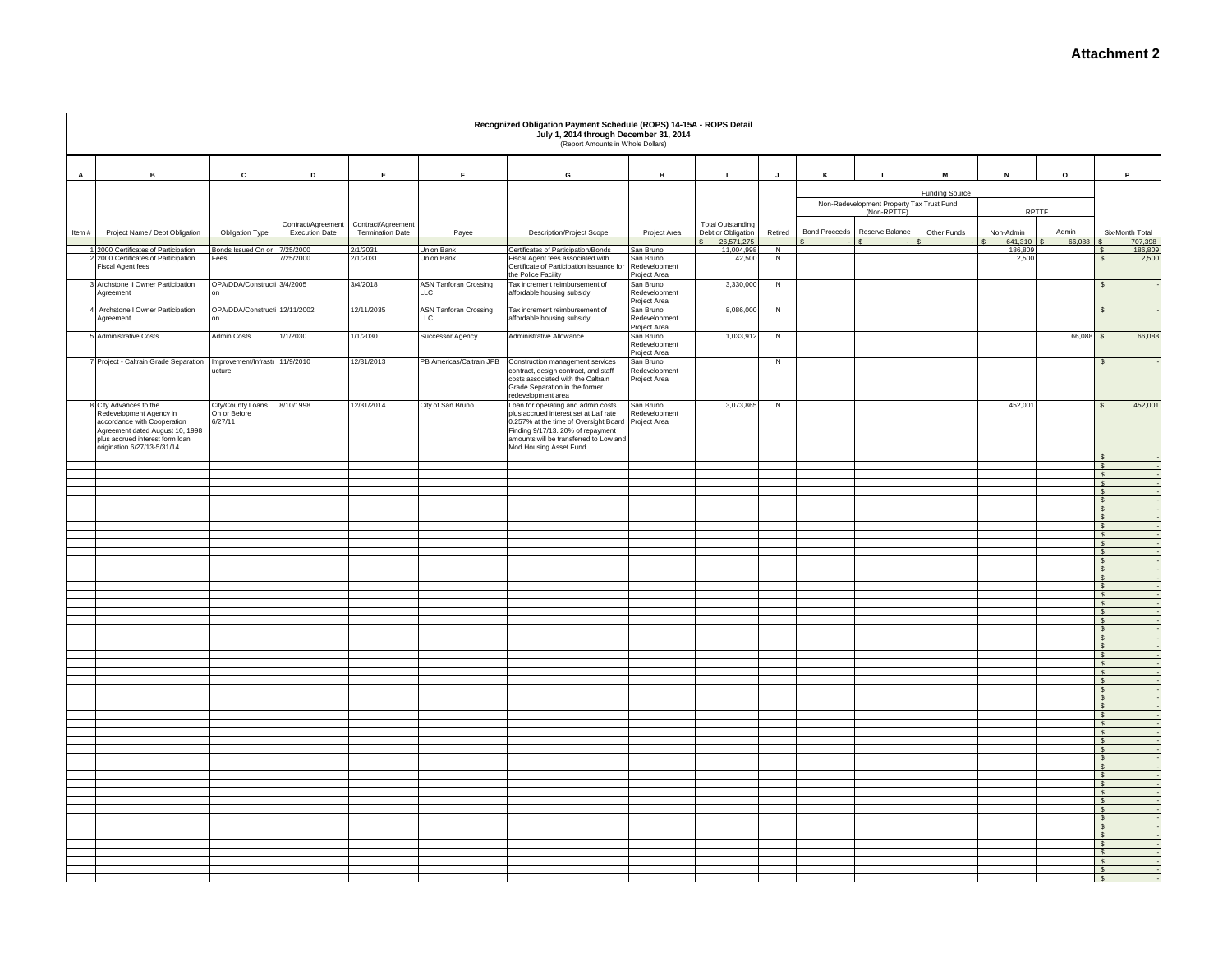### **Attachment 2**

#### **Recognized Obligation Payment Schedule (ROPS) 14-15A - Report of Cash Balances**

(Report Amounts in Whole Dollars)

|                | Pursuant to Health and Safety Code section 34177(I), Redevelopment Property Tax Trust Fund (RPTTF) may be listed as a source of payment on the ROPS, but only to the extent no other funding source is available or when payme<br>tax revenues is required by an enforceable obligation. |                              |                             |                                       |                                    |                  |                       |                                                                                                                                                                                        |
|----------------|------------------------------------------------------------------------------------------------------------------------------------------------------------------------------------------------------------------------------------------------------------------------------------------|------------------------------|-----------------------------|---------------------------------------|------------------------------------|------------------|-----------------------|----------------------------------------------------------------------------------------------------------------------------------------------------------------------------------------|
| Α              | в                                                                                                                                                                                                                                                                                        | C                            | D                           | Е                                     | F                                  | G                | н                     |                                                                                                                                                                                        |
|                |                                                                                                                                                                                                                                                                                          |                              |                             |                                       | <b>Fund Sources</b>                |                  |                       |                                                                                                                                                                                        |
|                |                                                                                                                                                                                                                                                                                          |                              | <b>Bond Proceeds</b>        | <b>Reserve Balance</b>                |                                    | Other            | <b>RPTTF</b>          |                                                                                                                                                                                        |
|                |                                                                                                                                                                                                                                                                                          |                              |                             |                                       | Prior ROPS<br><b>RPTTF</b>         |                  |                       |                                                                                                                                                                                        |
|                |                                                                                                                                                                                                                                                                                          | Bonds Issued<br>on or before | Bonds Issued<br>on or after | Prior ROPS period<br>balances and DDR | distributed as<br>reserve for next | Rent,<br>Grants, | Non-Admin and         |                                                                                                                                                                                        |
|                | <b>Cash Balance Information by ROPS Period</b>                                                                                                                                                                                                                                           | 12/31/10                     | 01/01/11                    | balances retained                     | bond payment                       | Interest, Etc.   | Admin                 | <b>Comments</b>                                                                                                                                                                        |
|                | ROPS 13-14A Actuals (07/01/13 - 12/31/13)                                                                                                                                                                                                                                                |                              |                             |                                       |                                    |                  |                       |                                                                                                                                                                                        |
|                | Beginning Available Cash Balance (Actual 07/01/13)<br>Note that for the RPTTF, 1 + 2 should tie to columns J and O in the Report<br>of Prior Period Adjustments (PPAs)                                                                                                                   |                              |                             |                                       |                                    |                  |                       | Cash at July 1, 13 less \$228,419 (13-14A<br>distribution received & recorded on June 19, 13)<br>less \$162,880 (Subsidy payment accrued:FY12-<br>474.741 13 expense, cash out Sep 13) |
| $\overline{2}$ | Revenue/Income (Actual 12/31/13)<br>Note that the RPTTF amounts should tie to the ROPS 13-14A distribution<br>from the County Auditor-Controller during June 2013                                                                                                                        |                              |                             |                                       |                                    |                  | 228,419               |                                                                                                                                                                                        |
| 3              | Expenditures for ROPS 13-14A Enforceable Obligations (Actual<br>12/31/13<br>Note that for the RPTTF, $3 + 4$ should tie to columns L and Q in the Report<br>of PPAs                                                                                                                      |                              |                             |                                       |                                    |                  | 254,146               |                                                                                                                                                                                        |
| 4              | Retention of Available Cash Balance (Actual 12/31/13)<br>Note that the RPTTF amount should only include the retention of reserves<br>for debt service approved in ROPS 13-14A                                                                                                            |                              |                             |                                       |                                    |                  |                       |                                                                                                                                                                                        |
|                | 5 ROPS 13-14A RPTTF Prior Period Adjustment<br>Note that the RPTTF amount should tie to column S in the Report of PPAs.                                                                                                                                                                  |                              |                             | No entry required                     |                                    |                  | 2,500                 | Fiscal agent fees to be paid 1.21.14 due to timing<br>of data entry into accounts payables module.                                                                                     |
|                | 6 Ending Actual Available Cash Balance<br>C to G = $(1 + 2 - 3 - 4)$ , H = $(1 + 2 - 3 - 4 - 5)$                                                                                                                                                                                         | \$                           | $\mathbf{s}$                | \$                                    | \$                                 | $\mathbf{s}$     | 446,514               |                                                                                                                                                                                        |
|                | ROPS 13-14B Estimate (01/01/14 - 06/30/14)                                                                                                                                                                                                                                               |                              |                             |                                       |                                    |                  |                       |                                                                                                                                                                                        |
|                | 7 Beginning Available Cash Balance (Actual 01/01/14)<br>$(C, D, E, G = 4 + 6, F = H4 + F4 + F6, and H = 5 + 6)$                                                                                                                                                                          |                              | \$                          |                                       | \$                                 |                  | 449,014               |                                                                                                                                                                                        |
| 8              | Revenue/Income (Estimate 06/30/14)<br>Note that the RPTTF amounts should tie to the ROPS 13-14B distribution<br>from the County Auditor-Controller during January 2014                                                                                                                   |                              |                             |                                       |                                    |                  | 585,021               |                                                                                                                                                                                        |
|                | 9 Expenditures for 13-14B Enforceable Obligations (Estimate 06/30/14)                                                                                                                                                                                                                    |                              |                             |                                       |                                    |                  | 1,136,157             | Fiscal agent fees paid Jan 21,14; COP 2000<br>principal & interest paid Jan 15,14; subsidy<br>payments at year end                                                                     |
|                | 10 Retention of Available Cash Balance (Estimate 06/30/14)<br>Note that the RPTTF amounts may include the retention of reserves for<br>debt service approved in ROPS 13-14B                                                                                                              |                              |                             |                                       |                                    |                  |                       |                                                                                                                                                                                        |
|                | 11 Ending Estimated Available Cash Balance (7 + 8 - 9 -10)                                                                                                                                                                                                                               | \$<br>$\blacksquare$         | \$<br>$\blacksquare$        | \$<br>٠                               | \$                                 | \$               | (102, 122)<br>$-1$ \$ |                                                                                                                                                                                        |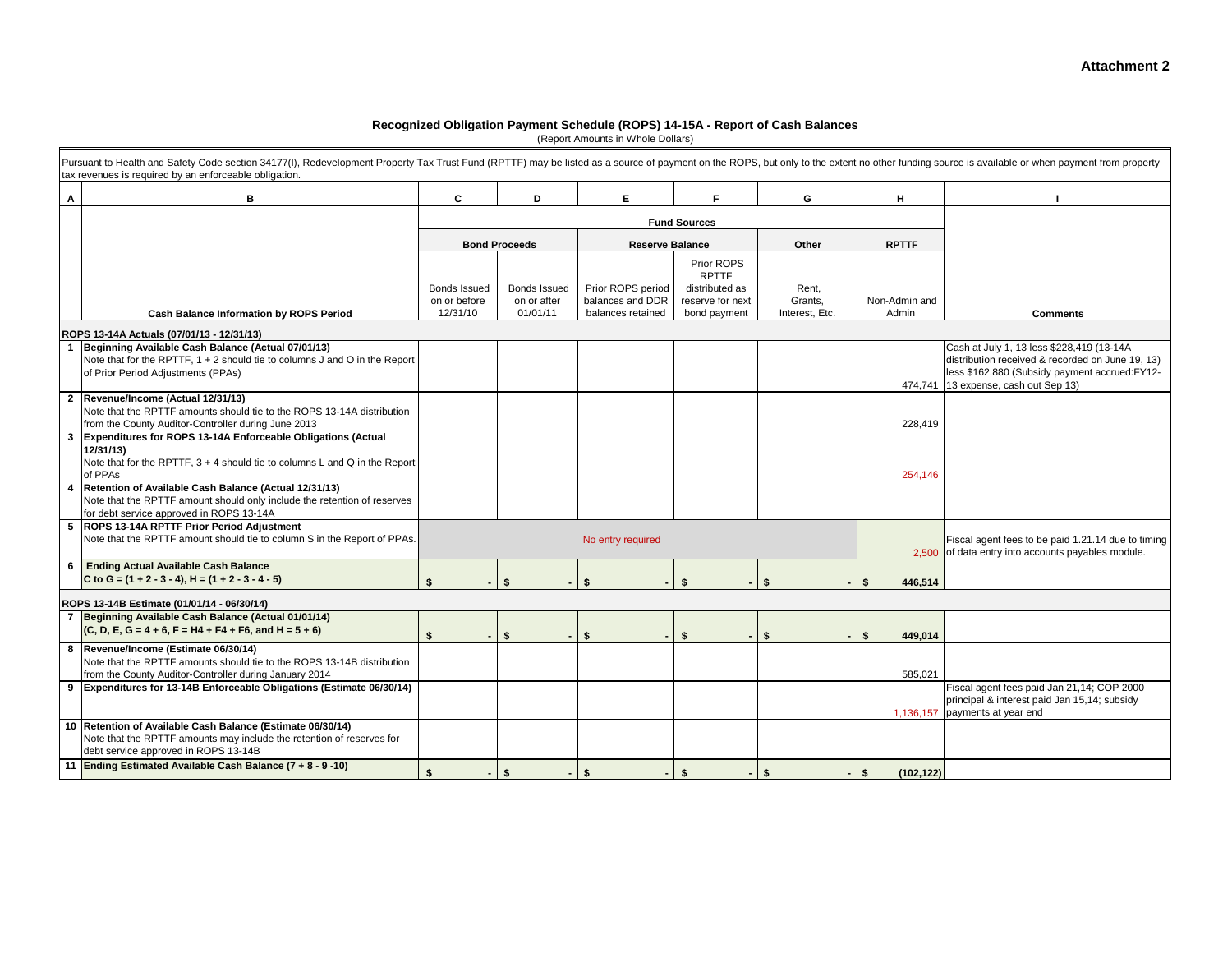|                |                                                               |              |                      |            |                               |            |                    |                  | Recognized Obligation Payment Schedule (ROPS) 14-15A - Report of Prior Period Adjustments |                                            | (Report Amounts in Whole Dollars) |                                                                         |                                  | Reported for the ROPS 13-14A (July 1, 2013 through December 31, 2013) Period Pursuant to Health and Safety Code (HSC) section 34186 (a)                                                                                                                                                                                                                                                                                                                          |                                            |             |                                                                                      |                                                                                                       |                    |
|----------------|---------------------------------------------------------------|--------------|----------------------|------------|-------------------------------|------------|--------------------|------------------|-------------------------------------------------------------------------------------------|--------------------------------------------|-----------------------------------|-------------------------------------------------------------------------|----------------------------------|------------------------------------------------------------------------------------------------------------------------------------------------------------------------------------------------------------------------------------------------------------------------------------------------------------------------------------------------------------------------------------------------------------------------------------------------------------------|--------------------------------------------|-------------|--------------------------------------------------------------------------------------|-------------------------------------------------------------------------------------------------------|--------------------|
|                | the county auditor-controller (CAC) and the State Controller. |              |                      |            |                               |            |                    |                  |                                                                                           |                                            |                                   |                                                                         |                                  | ROPS 13-14A Successor Agency (SA) Self-reported Prior Period Adjustments (PPA): Pursuant to HSC Section 34186 (a), SAs are required to report the differences between their actual available funding and their actual expendit<br>Redevelopment Property Tax Trust Fund (RPTTF) approved for the ROPS 14-15A (July through December 2014) period will be offset by the SA's self-reported ROPS 13-14A prior period adjustment. HSC Section 34186 (a) also specif |                                            |             |                                                                                      |                                                                                                       |                    |
| $\mathbf{A}$   | в                                                             | $\mathbf{c}$ | D                    | E          | E                             | G          | H                  |                  | $\mathbf{J}$                                                                              | к                                          | $\mathbf{L}$                      | M                                                                       | $\mathbf{N}$                     | $\circ$                                                                                                                                                                                                                                                                                                                                                                                                                                                          | P.                                         | $\mathbf Q$ | R                                                                                    | s                                                                                                     | T                  |
|                |                                                               |              |                      |            | <b>Non-RPTTF Expenditures</b> |            |                    |                  |                                                                                           |                                            |                                   |                                                                         | <b>RPTTF Expenditures</b>        |                                                                                                                                                                                                                                                                                                                                                                                                                                                                  |                                            |             |                                                                                      |                                                                                                       |                    |
|                |                                                               |              | <b>Bond Proceeds</b> |            | <b>Reserve Balance</b>        |            | <b>Other Funds</b> |                  | Available                                                                                 | Non-Admin                                  |                                   |                                                                         |                                  | Available                                                                                                                                                                                                                                                                                                                                                                                                                                                        | Admin                                      |             | <b>Difference</b>                                                                    | Net SA Non-Admin<br>and Admin PPA<br>(Amount Used to<br>Offset ROPS 14-15A<br><b>Requested RPTTF)</b> |                    |
| Item#          | Project Name /<br><b>Debt Obligation</b>                      | Authorized   | Actual               | Authorized | Actual                        | Authorized | Actual             | Authorized       | <b>RPTTF</b><br>(ROPS 13-14A<br>distributed + all other<br>available as of<br>07/1/13     | Net Lesser of<br>Authorized /<br>Available | Actual                            | <b>Difference</b><br>(If K is less than L<br>the difference is<br>zero) | Authorized                       | <b>RPTTF</b><br>(ROPS 13-14A<br>distributed + all other<br>available as of<br>07/1/13                                                                                                                                                                                                                                                                                                                                                                            | Net Lesser of<br>Authorized /<br>Available | Actual      | (If total actual<br>exceeds total<br>authorized, the<br>total difference is<br>zero) | <b>Net Difference</b><br>$(M+R)$                                                                      | <b>SA Comments</b> |
|                |                                                               |              |                      |            |                               |            |                    | 195,679          | 195,679                                                                                   | 195,679                                    | 193,179                           |                                                                         | 2,500<br>60,967                  | 60,967                                                                                                                                                                                                                                                                                                                                                                                                                                                           | 60,967                                     | 60,967      |                                                                                      | 2,500                                                                                                 |                    |
|                | 1 2000 Certificates o<br>2 2000 Certificates of               |              |                      |            |                               |            |                    | 193,179<br>2,500 | 193.179 \$<br>$2,500$ \$                                                                  | 193,179<br>2,500                           | 193,179                           | 2,500<br>$\sqrt{S}$                                                     |                                  |                                                                                                                                                                                                                                                                                                                                                                                                                                                                  |                                            |             |                                                                                      | 2.500                                                                                                 |                    |
|                | 3 Archstone II Owner<br>Participation<br>Agreement            |              |                      |            |                               |            |                    |                  |                                                                                           |                                            |                                   |                                                                         |                                  |                                                                                                                                                                                                                                                                                                                                                                                                                                                                  |                                            |             |                                                                                      |                                                                                                       |                    |
| $\overline{a}$ | Archstone I Owner<br>Participation<br>Agreement               |              |                      |            |                               |            |                    |                  |                                                                                           |                                            |                                   | $\sim$                                                                  |                                  |                                                                                                                                                                                                                                                                                                                                                                                                                                                                  |                                            |             |                                                                                      |                                                                                                       |                    |
|                | 5 Administrative<br>Costs                                     |              |                      |            |                               |            |                    |                  |                                                                                           | $\mathbf{\hat{s}}$                         |                                   | $\mathbf{s}$                                                            | 60,967                           | 60,967 \$                                                                                                                                                                                                                                                                                                                                                                                                                                                        | 60,967                                     | 60,967 \$   |                                                                                      |                                                                                                       |                    |
|                | 6 Commercial<br>Building<br>Rehabilitation<br>Program         |              |                      |            |                               |            |                    |                  |                                                                                           |                                            |                                   | $\sim$                                                                  |                                  |                                                                                                                                                                                                                                                                                                                                                                                                                                                                  |                                            |             |                                                                                      |                                                                                                       |                    |
|                | Project - Caltrain<br><b>Grade Separation</b>                 |              |                      |            |                               |            |                    |                  |                                                                                           | $\mathbf{\hat{s}}$                         |                                   | $\mathbf{s}$                                                            |                                  |                                                                                                                                                                                                                                                                                                                                                                                                                                                                  |                                            |             |                                                                                      |                                                                                                       |                    |
|                | 8 Property Appraisal<br>of 470 San Mateo<br>Avenue            |              |                      |            |                               |            |                    |                  |                                                                                           | $\hat{\mathbf{z}}$                         |                                   | $\mathbf{s}$                                                            |                                  |                                                                                                                                                                                                                                                                                                                                                                                                                                                                  |                                            |             |                                                                                      |                                                                                                       |                    |
|                | 9 Due Diligence Audit                                         |              |                      |            |                               |            |                    |                  |                                                                                           |                                            |                                   | IS.<br>IS.                                                              | $\sim$                           |                                                                                                                                                                                                                                                                                                                                                                                                                                                                  |                                            |             |                                                                                      |                                                                                                       |                    |
|                |                                                               |              |                      |            |                               |            |                    |                  |                                                                                           | $\hat{\mathbf{z}}$                         |                                   | l s                                                                     | $\sim$                           |                                                                                                                                                                                                                                                                                                                                                                                                                                                                  |                                            |             |                                                                                      |                                                                                                       |                    |
|                |                                                               |              |                      |            |                               |            |                    |                  |                                                                                           | S.                                         |                                   | $\mathbf{s}$<br>l s                                                     | ٠.<br>$\sim$                     |                                                                                                                                                                                                                                                                                                                                                                                                                                                                  |                                            |             |                                                                                      |                                                                                                       |                    |
|                |                                                               |              |                      |            |                               |            |                    |                  |                                                                                           | $\mathsf{s}$                               |                                   | l s                                                                     | $\sim$                           |                                                                                                                                                                                                                                                                                                                                                                                                                                                                  |                                            |             |                                                                                      |                                                                                                       |                    |
|                |                                                               |              |                      |            |                               |            |                    |                  |                                                                                           | $\hat{\mathbf{z}}$                         |                                   | IS.                                                                     | <b><i><u>Participate</u></i></b> |                                                                                                                                                                                                                                                                                                                                                                                                                                                                  |                                            |             |                                                                                      |                                                                                                       |                    |
|                |                                                               |              |                      |            |                               |            |                    |                  |                                                                                           | $\mathbf{s}$                               |                                   | IS.<br>l s                                                              | $\sim$                           |                                                                                                                                                                                                                                                                                                                                                                                                                                                                  |                                            |             |                                                                                      |                                                                                                       |                    |
|                |                                                               |              |                      |            |                               |            |                    |                  |                                                                                           | $\sim$                                     |                                   | l s                                                                     | $\sim$                           |                                                                                                                                                                                                                                                                                                                                                                                                                                                                  |                                            |             |                                                                                      |                                                                                                       |                    |
|                |                                                               |              |                      |            |                               |            |                    |                  |                                                                                           |                                            |                                   | $\sim$                                                                  | <b><i><u>ALCO</u></i></b>        |                                                                                                                                                                                                                                                                                                                                                                                                                                                                  |                                            |             |                                                                                      |                                                                                                       |                    |
|                |                                                               |              |                      |            |                               |            |                    |                  |                                                                                           |                                            |                                   | $\sim$                                                                  | $\sim$                           |                                                                                                                                                                                                                                                                                                                                                                                                                                                                  |                                            |             |                                                                                      |                                                                                                       |                    |
|                |                                                               |              |                      |            |                               |            |                    |                  |                                                                                           |                                            |                                   | IS.                                                                     |                                  |                                                                                                                                                                                                                                                                                                                                                                                                                                                                  |                                            |             |                                                                                      |                                                                                                       |                    |
|                |                                                               |              |                      |            |                               |            |                    |                  |                                                                                           | $\mathbf{s}$                               |                                   | $\sim$                                                                  | $\sim$                           |                                                                                                                                                                                                                                                                                                                                                                                                                                                                  |                                            |             |                                                                                      |                                                                                                       |                    |
|                |                                                               |              |                      |            |                               |            |                    |                  |                                                                                           |                                            |                                   | IS.                                                                     |                                  |                                                                                                                                                                                                                                                                                                                                                                                                                                                                  |                                            |             |                                                                                      |                                                                                                       |                    |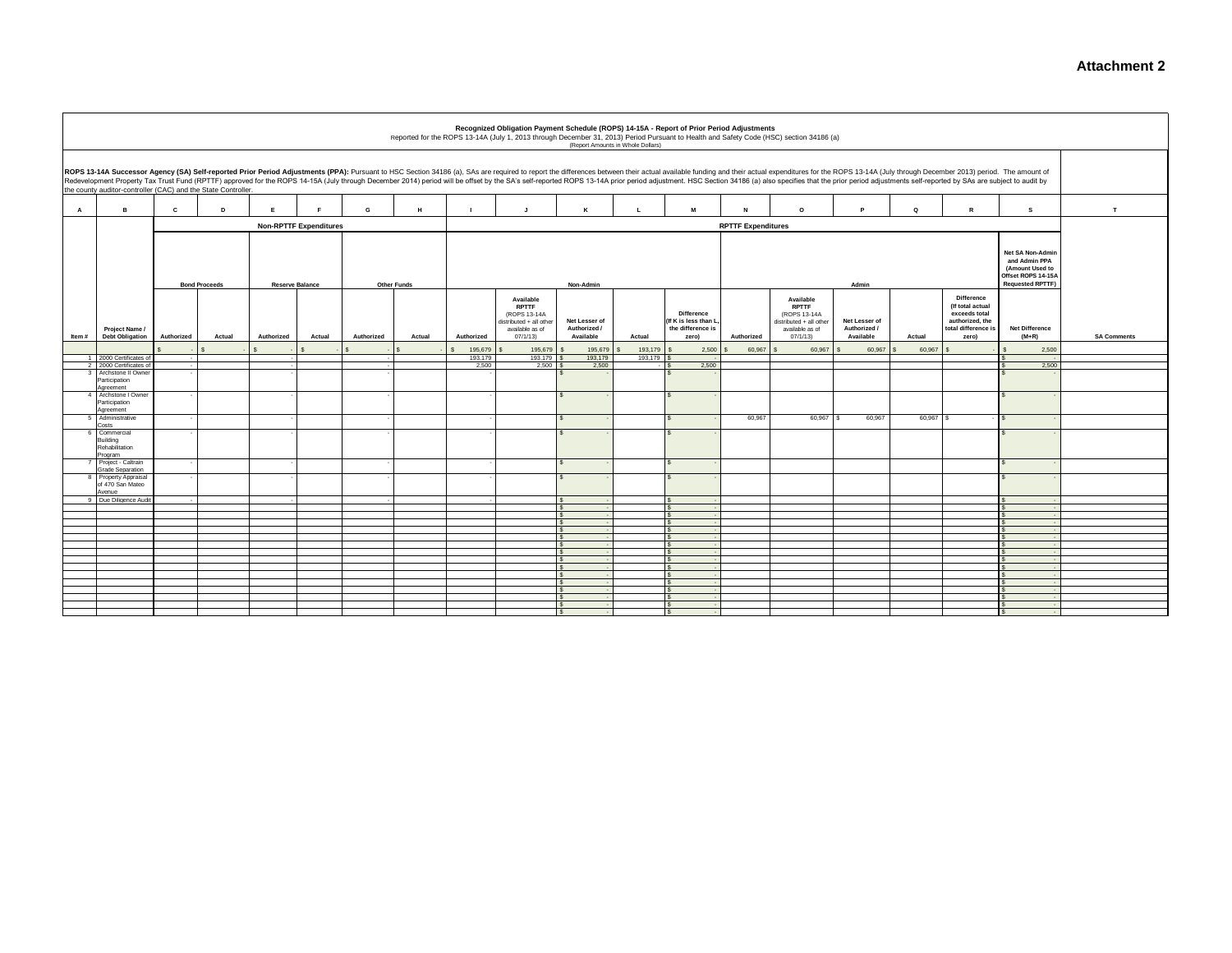| Recognized Obligation Payment Schedule 14-15A - Notes<br>July 1, 2014 through December 31, 2014                                                                                                                                                                                                                                                                                             |  |  |  |  |  |  |  |
|---------------------------------------------------------------------------------------------------------------------------------------------------------------------------------------------------------------------------------------------------------------------------------------------------------------------------------------------------------------------------------------------|--|--|--|--|--|--|--|
| <b>Notes/Comments</b><br>Item 8 includes City Advances to the former RDA plus accrued interest at 0.257 % from loan origination to May 31, 2014. 0.257% is the LAIF rate at the time the<br>Oversight Board made a finding (Sep 17, 13). 20% of 14-15A request will be transferred to the Low and Moderate Income Housing Asset Fund in accordance with<br>HSC section 34191.4 (b) (2) (C). |  |  |  |  |  |  |  |
|                                                                                                                                                                                                                                                                                                                                                                                             |  |  |  |  |  |  |  |
|                                                                                                                                                                                                                                                                                                                                                                                             |  |  |  |  |  |  |  |
|                                                                                                                                                                                                                                                                                                                                                                                             |  |  |  |  |  |  |  |
|                                                                                                                                                                                                                                                                                                                                                                                             |  |  |  |  |  |  |  |
|                                                                                                                                                                                                                                                                                                                                                                                             |  |  |  |  |  |  |  |

**Item # Notes/Comments**

8